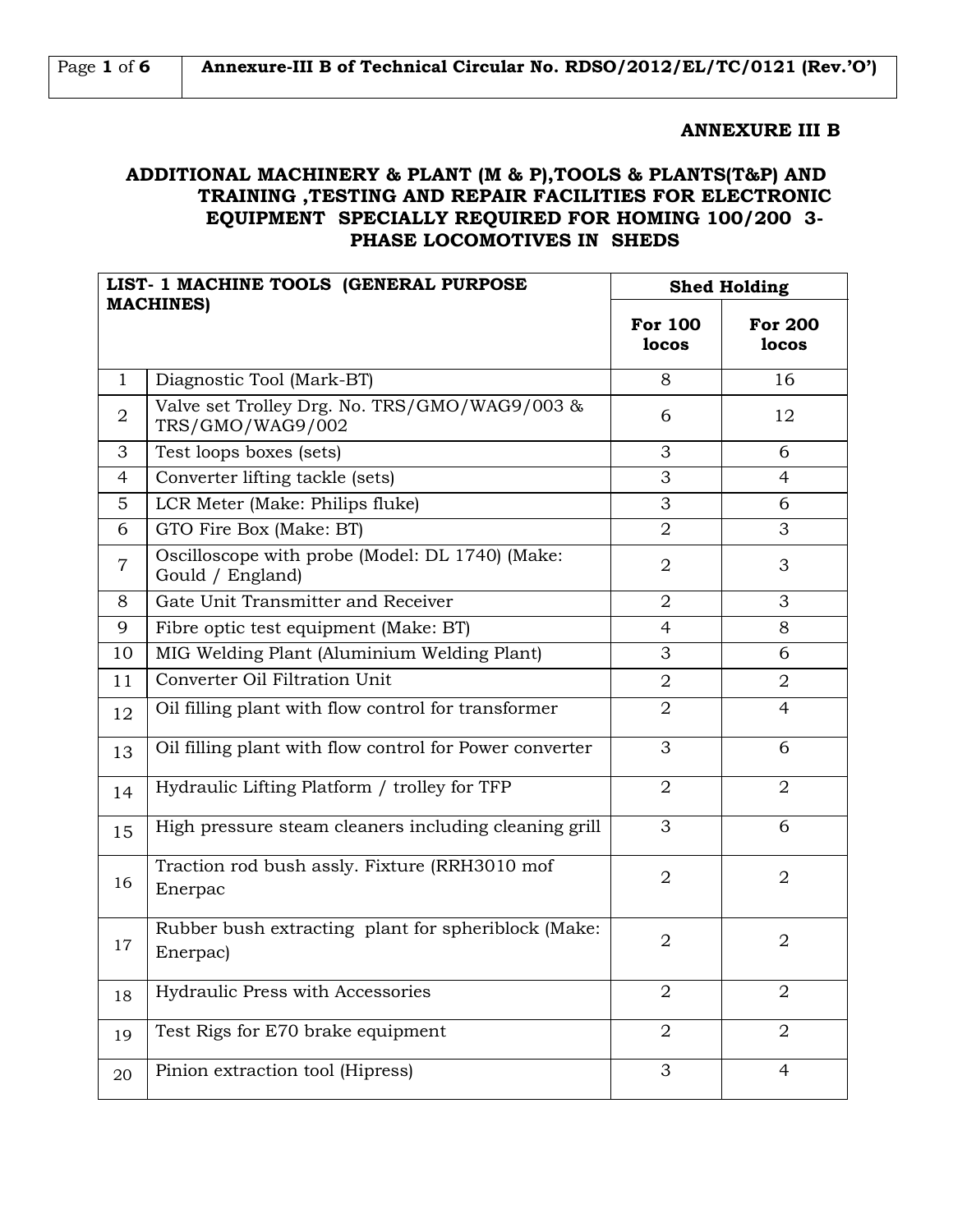# Page **2** of **6 Annexure-III B of Technical Circular No. RDSO/2012/EL/TC/0121 (Rev.'O')**

| 21 | Gantry Crane (SWIL-3T)                                                                                                                                                                                                               | 3                     | 4                     |
|----|--------------------------------------------------------------------------------------------------------------------------------------------------------------------------------------------------------------------------------------|-----------------------|-----------------------|
| 22 | <b>PCB</b> Handling facility                                                                                                                                                                                                         | As per<br>Requirement | As per<br>Requirement |
| 23 | Battery Charger (250 A, 150V)                                                                                                                                                                                                        | 3                     | 4                     |
| 24 | Universal Programmer                                                                                                                                                                                                                 | $\overline{2}$        | $\overline{2}$        |
| 25 | Inverter                                                                                                                                                                                                                             | 3                     | 4                     |
| 26 | <b>UPS</b>                                                                                                                                                                                                                           | 4                     | 8                     |
| 27 | Hurth Coupling removal pump (Make: Enerpac)                                                                                                                                                                                          | $\overline{2}$        | $\overline{2}$        |
| 28 | Towing Equipment as per RDSO Drawing No. SKVL-<br>215, 216, 217 & 218 for WAG9 locomotive.                                                                                                                                           | 1 set                 | 2 sets                |
| 29 | Supply of SAB WABCO make special tool kit for<br>BFC/F TBU of WAG9.                                                                                                                                                                  | $\mathbf{1}$          | $\overline{2}$        |
| 30 | Variable voltage, Variable frequency converter power<br>system 3 phase, 380 volts, 45 kw alongwith suitable<br>control panel.                                                                                                        | 1                     | $\mathbf{1}$          |
| 31 | EPROM Programme Kit & 03 set card handling<br>boxes.                                                                                                                                                                                 | $\mathbf{1}$          | $\mathbf{1}$          |
| 32 | Light load run test facilities for traction motor of<br>WAG9 loco as per specification attached.                                                                                                                                     | 1                     | $\mathbf{1}$          |
| 33 | Testing unit for Angle Transmitter (Master controller)<br>for WAG9 loco as details given below:-<br>$(1)$ Supply: 230V AC, 50 Hz<br>(2) Input:- (a) Analog resistance input signal<br>from angle transmitter<br>(b) Digital contact. | 1                     | $\mathbf{1}$          |
| 34 | Electronic card handling/storage room.                                                                                                                                                                                               | 1                     | $\mathbf{1}$          |
| 35 | Mounting & Dis-mounting arrangement for axle box<br>bearing                                                                                                                                                                          | 1                     | 2                     |
| 36 | Traction rod bush assly. fixture (RRH 3010 of<br>Enerpac)                                                                                                                                                                            | $\overline{2}$        | 4                     |
| 37 | Knorr make special tool kit for BFC/F TBU                                                                                                                                                                                            | 1                     | 2                     |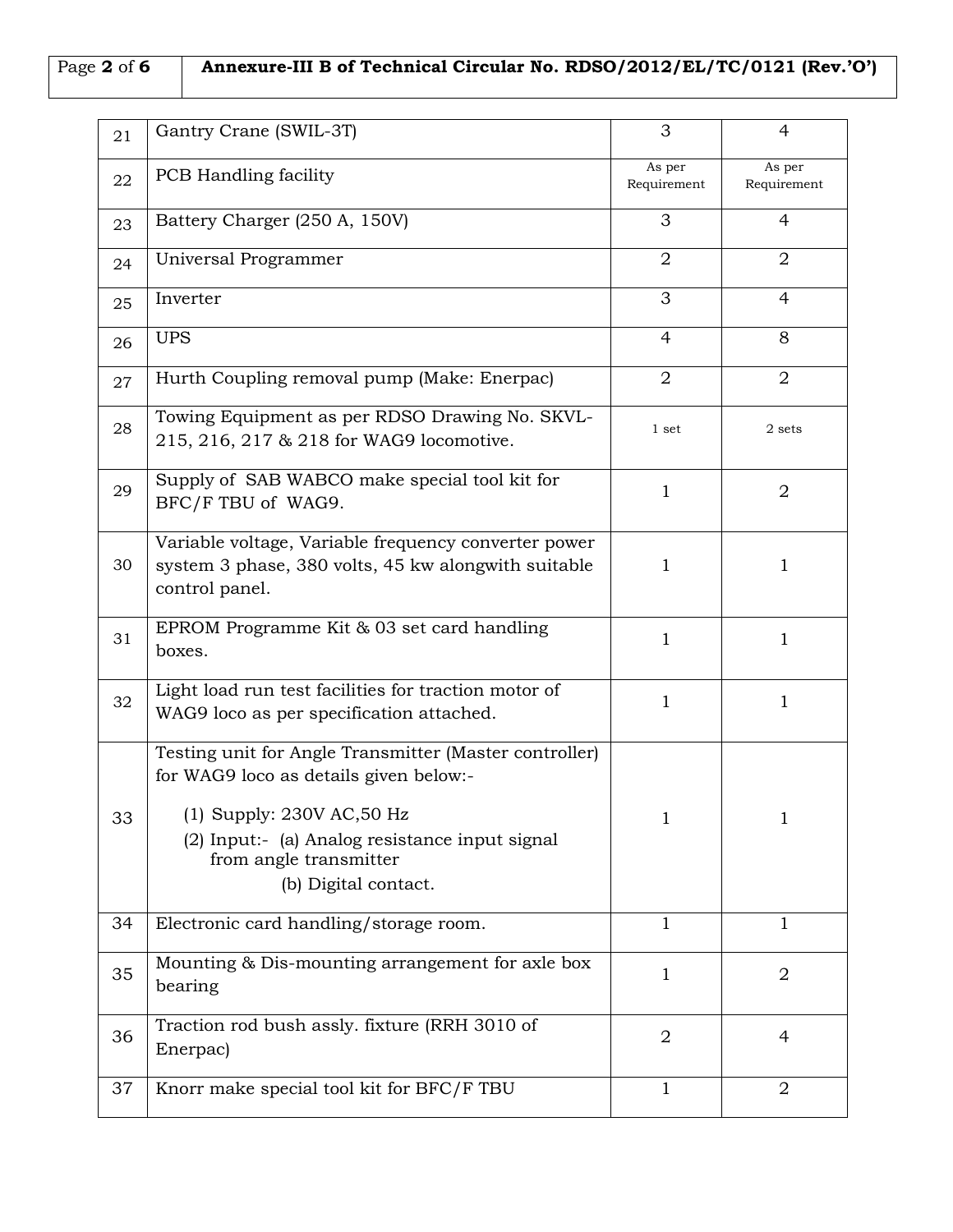| 38 | Pinion extraction hydraulic machine                |  |
|----|----------------------------------------------------|--|
| 39 | LEM System Unit                                    |  |
| 40 | Transient recorder                                 |  |
| 41 | Power Quality analyser                             |  |
| 42 | Integrated charge discharge regenerative type unit |  |

## **LIST 2- ADDITIONAL TOOL & PLANT (T & P) ITEM SPECIFICALLY REQUIRED FOR HOMING 100/200 3-PHASE LOCOMOTIVES IN SHEDS**

| S.           | Description                                                                                                      | Shed Holding                     |                |
|--------------|------------------------------------------------------------------------------------------------------------------|----------------------------------|----------------|
| No.          |                                                                                                                  | 100 locos                        | 200 locos      |
| $\mathbf{1}$ | Vertical balancing machine                                                                                       | 1                                | $\mathbf{1}$   |
| $2^*$        | Industrial vacuum cleaner                                                                                        | 6                                | 8              |
| $3^*$        | $\frac{1}{2}$ " Sq. Drive industrial socket set (Taparia)                                                        | 30                               | 60             |
| $4*$         | 3/4" Sq. Drive industrial socket set (Taparia)                                                                   | 30                               | 60             |
| $5*$         | Torque wrench (72-340 NM) (Make: Trip Torque)                                                                    | 6                                | 12             |
| $6*$         | Torque wrench (475-1015 NM) (Make: Trip<br>Torque)                                                               | 6                                | 12             |
| $7*$         | Torque wrench (1015-1900 NM) (Make: Trip<br>Torque)                                                              | 6                                | 12             |
| $8*$         | Hydraulic Pellet Trolley (2.5T)                                                                                  | 3                                | 6              |
| 9            | Pinion pushing jack Enerpack (20T) with oil<br>pump                                                              | 3                                | 6              |
| 10           | Hydraulic jack (2.5T)                                                                                            | 3                                | 6              |
| 11           | Disc Micrometer (75-100mm, 0.01mm)<br>i)<br>Disc Micrometer (250-275mm,<br>ii)<br>0.01mm) Make: Mitotoyo / Japan | $\overline{2}$<br>$\overline{2}$ | $\overline{4}$ |
| $12*$        | Digital clamp meter Metra clip - 5110                                                                            | $\overline{4}$                   | 8              |
| 13           | VARIAC (0-220 V, 50 Hz)                                                                                          | $\overline{2}$                   | 3              |
| $14*$        | Milliohm Meter                                                                                                   | 6                                | 12             |
| $15*$        | Multi Meter                                                                                                      | 4                                | 8              |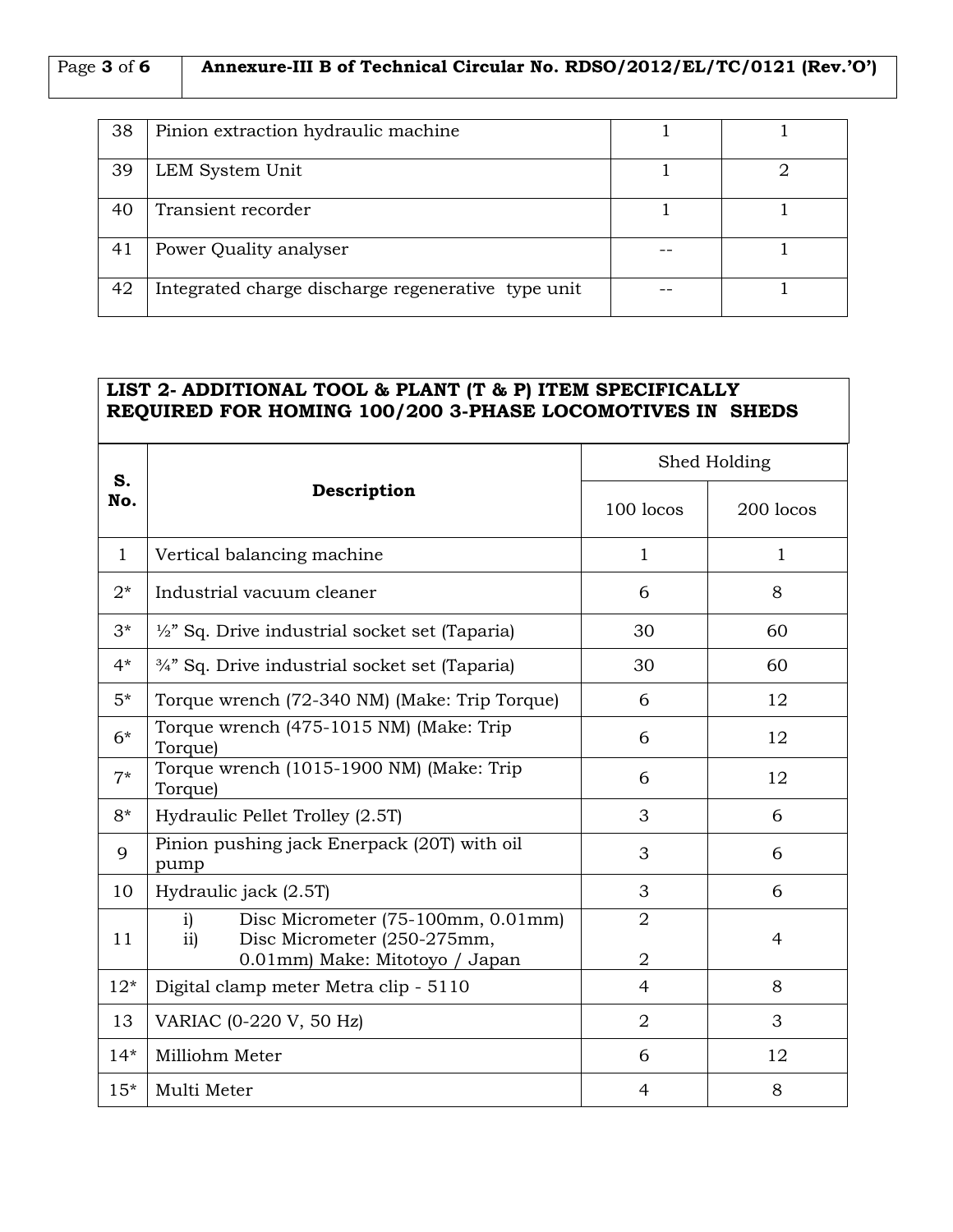# Page **4** of **6 Annexure-III B of Technical Circular No. RDSO/2012/EL/TC/0121 (Rev.'O')**

| 16 | Contactless (Infrared) Thermometer                                                                                | $\overline{2}$ | 4              |
|----|-------------------------------------------------------------------------------------------------------------------|----------------|----------------|
| 17 | Sensor checking unit                                                                                              | $\overline{2}$ | 4              |
| 18 | Pressure Calibrator                                                                                               | $\overline{2}$ | $\overline{2}$ |
| 19 | 10.5 V 10 amp. Ac source with voltage and<br>current indicator                                                    | $\overline{2}$ | $\overline{4}$ |
| 20 | Grease gun with air dryer                                                                                         | 3              | 6              |
| 21 | Centre pivot housing pushing and pulling double<br>acting jack cap.- 30t and pump 700 bar with all<br>accessories | $\overline{2}$ | $\overline{4}$ |
| 22 | LCR meter (range-1 $MH/F/ohm$ to 100<br>MH/F/ohm)                                                                 | $\mathbf{1}$   | 1              |
| 23 | SR rack power supply load test jig                                                                                | 1              | $\mathbf 1$    |
| 24 | BUR rack power supply load test jig                                                                               | 1              | $\mathbf{1}$   |
| 25 | Reed relay test jig for UFB 5 1 2 D 1 5 & URB 1 7<br>7 DIS card                                                   | $\mathbf{1}$   | $\mathbf{1}$   |
| 26 | DB loss test jig for UFB660 A01 and AFB 635<br>B08 LWL card                                                       | 1              | $\mathbf{1}$   |
| 27 | WRE gate drive card test jig                                                                                      | 1              | 1              |
| 28 | SR gate unit test jig                                                                                             | 1              | 1              |
| 29 | GG module pulse transformer test jig                                                                              | $\mathbf{1}$   | 1              |
| 30 | SAP card test jig                                                                                                 | $\mathbf{1}$   | 1              |
| 31 | FDU testing jig                                                                                                   | 1              | 1              |
| 32 | Card testing jig for testing of PCBs at compo.<br>level                                                           | 1              | 1              |
| 33 | GTO stacking arrangement                                                                                          | 1              | 1              |
| 34 | Continuous pulse testing of gate unit                                                                             | 1              | 1              |
| 35 | Multi channel oscillograph (portable)                                                                             | $\mathbf{1}$   | 1              |
| 36 | Function generator                                                                                                | 1              | 1              |
| 37 | Tools for Knorr compressor                                                                                        | 1 set          | 1 set          |
| 38 | Current signature analyzer for TM & Aux. motors                                                                   | $\mathbf{1}$   | 1              |
| 39 | Surge comparison tester for condition monitoring<br>of TM & Aux. motor                                            | 1              | 1              |
| 40 | Damper testing machine                                                                                            | $\mathbf{1}$   | $\mathbf{1}$   |
|    |                                                                                                                   |                |                |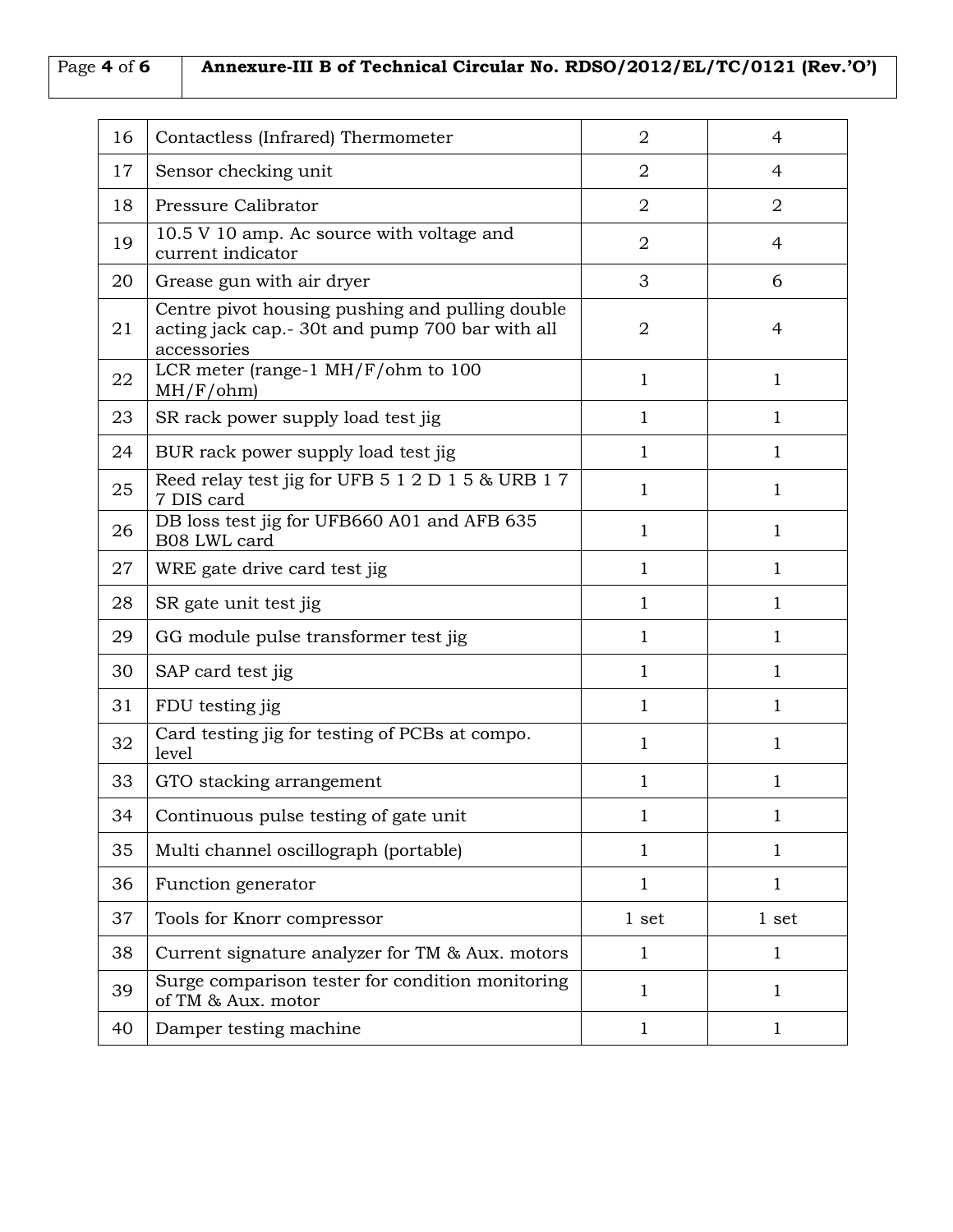| Page 5 of 6   Annexure-III B of Technical Circular No. RDSO/2012/EL/TC/0121 (Rev.'O') |  |
|---------------------------------------------------------------------------------------|--|
|---------------------------------------------------------------------------------------|--|

Note: \* marked items are common to conventional and 3 phase electric locomotives. Therefore, their actual requirement in a shed should be worked out depending on the types and numbers of locomotives available in the shed.

### **LIST 3- Requirement for testing, maintenance and repair facilities of electronic cards/modules used in 3-phase locomotives**

- A. Requirement for Electronic Testing Lab (As per CLW specification No. ES/3/534):
	- 1. Functional Tests of the cards to determine Whether the card is faulty and identification of suspect component list
	- 2. In circuit diagnostic test of the PCB cards up to Component level
	- 3. Through Hole and Surface Mounted Device (SMD)PCB Remote stations
	- 4. Conformal coating Removal Equipment
	- 5. Video Microscope Based PCB Remote Inspection System
	- 6. ESD Work Tables
	- 7. Software Requirement for 1 and 2 above -
	- 8. Power Supply Requirement 230 V, 1 phase, with Max count of 64A
	- 9. ESD Flooring
- B. Test set ups for testing of locos with GTO based convertors

| 1. RDSO's SMI 252 | Testing of speed sensors                     |
|-------------------|----------------------------------------------|
| 2. RDSO's SMI 256 | Testing of WRE gate units                    |
| 3. RDSO's SMI 260 | Testing set up for signal conditioning cards |
|                   | and sensors                                  |
| 4. RDSO's SMI 261 | Repairing of WRE Gate unit                   |
| 5. RDSO's SMI 265 | Repairing of Valve set                       |
|                   |                                              |

## C. Other Requirements

- 1. Reed Relay test jig for URB 512 D15 & URB 177D15 card
- 2. GG Module pulse transformer jig
- 3. FDU Testing jig
- 4. Multi channel oscillograph (Portable)
- 5. Function Generator
- D. Training facilities required in shed
	- 1) 02 Class rooms equipped with Benches for 40 trainees
	- 2) Working Model for WAG-7 locomotive in Hall